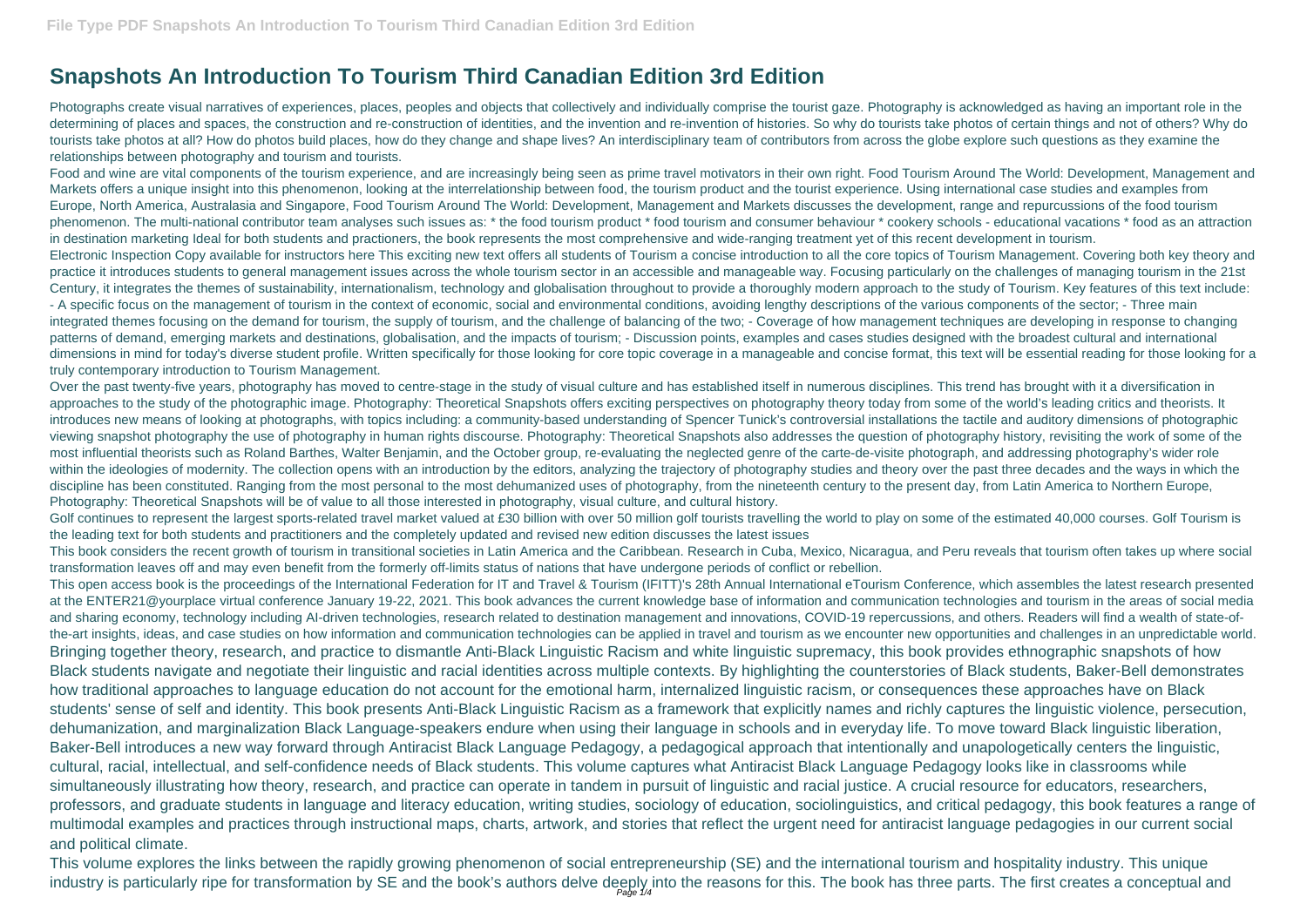theoretical framework for understanding the uniqueness of SE in the tourism context. The second examines different communities of practice where SE is being applied in tourism. The third is a rich collection of case studies from eight countries where tourism SE is already having an impact. The book's authors address the topic from many different angles, disciplinary backgrounds and geographic areas. Many case study authors are practicing social entrepreneurs who share their successes, challenges and experience with tourism-related projects. The book also proposes a research agenda and educational programmatic changes needed to support tourism SE. As these are developed, tourism SE will bring innovation to destinations, transformation of their economic and social structures, and contribution to a better world. The book has many insights and resources for scholars and practitioners alike to usher in this transformation.

Behind the Smile is an inside look at the world of Caribbean tourism as seen through the lives of the men and women in the tourist industry in Barbados. The workers represent every level of tourism, from maid to hotel manager, beach gigolo to taxi driver, red cap to diving instructor. These highly personal accounts offer insight into complex questions surrounding tourism: how race shapes interactions between tourists and workers, how tourists may become agents of cultural change, the meaning of sexual encounters between locals and tourists, and the real economic and ecological costs of development through tourism. This updated edition updates the text and includes several new narratives and a new chapter about American students' experiences during summer field school and home stays in Barbados.

What is Lean? Pure and simple, lean is reducing the time from customer order to manufacturing by eliminating non-value-added waste in the production stream. The ideal of a lean system is one-piece flow, because a lean manufacturer is continuously improving. Most other books on lean management focus on technical methods and offer a picture of how a lean system should look like. Other books provide snapshots of companies before and after lean was implemented. This is the first book to provide technical descriptions of successful solutions and performance improvements. It's also the first book to go beyond snapshots and includes powerful first-hand accounts of the complete process of change; its impact on the entire organization; and the rewards and benefits of becoming lean. At the heart of Becoming Lean are the stories of American manufacturers that have successfully implemented lean methods. The writers offer personalized accounts of their organization's lean transformation. You have a unique opportunity to go inside the implementation process and see what worked, what didn't, and why.

Providing students with concise Snapshots of each sector of the tourism industry! Snapshots: An Introduction to Tourism is a concise, easy-to-read overview of the Canadian tourism industry. Beginning with a history of the industry's development, Snapshots proceeds to highlight the interrelation of the various components of the industry, as well as the impact of tourism on the Canadian economy, culture, and environment. The Sixth Canadian edition has been updated and reorganized to conform to the new North American Industrial Classification System's five sectors of tourism and features a chapter devoted to each segment. Note: The Companion Website is not included with the purchase of this product.

Since its emergence in early 2020, the COVID-19 crisis has affected every part of the world. Well beyond its health effects, the pandemic has wrought major changes in people's everyday lives as they confront restrictions imposed by physical distancing and consequences such as loss of work, working or learning from home and reduced contact with family and friends. This edited collection covers a diverse range of experiences, practices and representations across international contexts and cultures (UK, Europe, North America, South Africa, Australia and New Zealand). Together, these contributions offer a rich account of COVID society. They provide snapshots of what life was like for people in a variety of situations and locations living through the first months of the novel coronavirus crisis, including discussion not only of health-related experiences but also the impact on family, work, social life and leisure activities. The socio-material dimensions of quotidian practices are highlighted: death rituals, dating apps, online musical performances, fitness and exercise practices, the role of windows, healthcare work, parenting children learning at home, moving in public space as a blind person and many more diverse topics are explored. In doing so, the authors surface the feelings of strangeness and challenges to norms of practice that were part of many people's experiences, highlighting the profound affective responses that accompanied the disruption to usual cultural forms of sociality and ritual in the wake of the COVID outbreak and restrictions on movement. The authors show how social relationships and social institutions were suspended, re-invented or transformed while social differences were brought to the fore. At the macro level, the book includes localised and comparative analyses of political, health system and policy responses to the pandemic, and highlights the differences in representations and experiences of very different social groups, including people with disabilities, LGBTQI people, Dutch Muslim parents, healthcare workers in France and Australia, young adults living in northern Italy, performing artists and their audiences, exercisers in Australia and New Zealand, the Latin cultures of Spain and Italy, Asian-Americans and older people in Australia. This volume will appeal to undergraduates and postgraduates in sociology, cultural and media studies, medical humanities, anthropology, political science and cultural geography.

Children are one of the major audiences for museums, but their visits are often seen solely from the point of view of museum learning. In Snapshots of Museum Experience, Will Buckingham draws upon Elee Kirk's research amongst child visitors to the Oxford University Museum of Natural History, to take a different approach. Using a method of photo-elicitation with four-and five-year-old child visitors to the

First published in 2002. Routledge is an imprint of Taylor & Francis, an informa company.

Dilemmas of Sustainable Urban Development offers valuable insights into a difficult line of work whose practice inevitably requires a confrontation with fundamental conflicts between divergent goals, and therefore also demands difficult choices and compromises. With contributions from leading academics and expert practitioners, this book provides readers with diverse international case studies which highlight and examine the concrete challenges of practicing sustainable urban development. The examples in this book touch upon all aspects of sustainable urban development work, from City Hall to the local park. All of the cases unfold in their own specific contexts under particular circumstances—but from each one of them there are general lessons that can be used to inform practice. This book is essential reading for anyone who is active as a student, researcher, or practitioner in the field of urban development.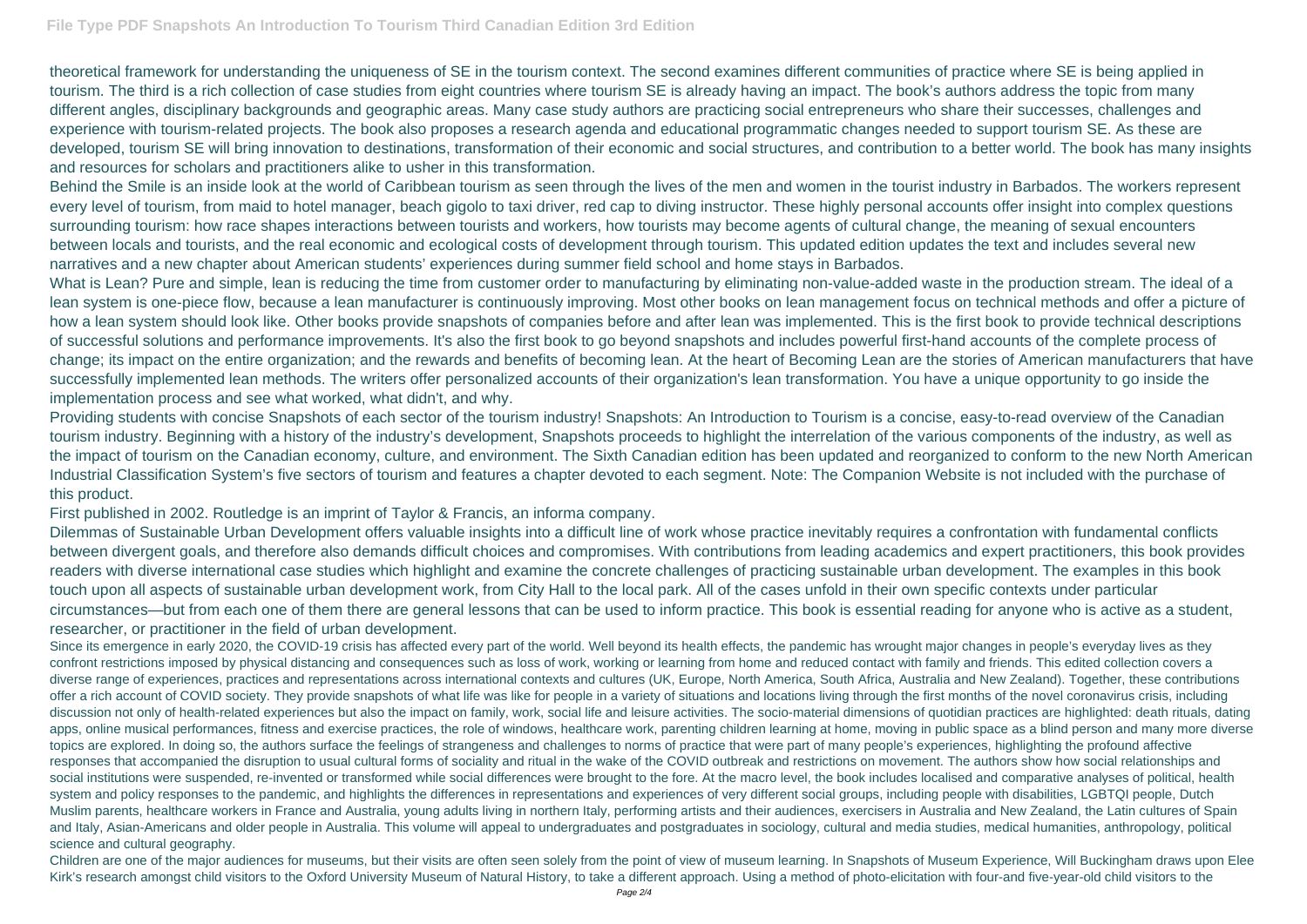## **File Type PDF Snapshots An Introduction To Tourism Third Canadian Edition 3rd Edition**

museum, the book investigates children's experience of the museum, and in the process undermines many of our assumptions about the interests, needs and demands of child museum visitors. Drawing together the fields of museum studies and childhood studies, the book considers children as active creators of the museum visit. It investigates the way that children navigate and take control of the physical and social spaces of the museum, finding their own idiosyncratic pathways through these spaces. It also explores how elements of the museum 'light up', becoming salient to the child visitor. Finally, it investigates how children make sense through intellectually and imaginatively engaging with these elements of the museum visit. Snapshots of Museum Experience gives a unique insight into the sheer diversity of children's museum experiences and discusses how museums might cater more successfully to the needs of their child visitors. As such, it should be of great interest to academics, researchers and students in the fields of museum studies, visitor studies and childhood studies. It should also be essential reading for museum educators and exhibition designers. Chapters cover a range of communicative contexts (journalism, gaming, tourism, leisure, performance, public debate), communicators (professional and lay, young people and adults, intimates and groups), and languages (Irish, Hebrew, Chinese, Finnish, Japanese, German, Greek, Arabic, and French).

This book provides extensive research into the use of augmented reality in the three interconnected and overlapping fields of the tourism industry, museum exhibitions, and cultural heritage. It is written by a virtual team of 50 leading researchers and practitioners from 16 countries around the world. The authors explore the opportunities and challenges of augmented reality applications, their current status and future trends, informal learning and heritage preservation, mixed reality environments and immersive installations, cultural heritage education and tourism promotion, visitors with special needs, and emerging post-COVID-19 museums and heritage sites. Augmented Reality in Tourism, Museums and Heritage: A New Technology to Inform and Entertain is essential reading not only for researchers, application developers, educators, museum curators, tourism and cultural heritage promoters, but also for students (both graduates and undergraduates) and anyone who is interested in the efficient and practical use of augmented reality technology.

This is a fully revised edition of the groundbreaking study on tourism, which was originally published in 1990. The original chapters have been empirically updated and many new research findings incorporated and evaluated. This Second Edition deepens our understanding of how the tourist gaze orders and regulates the relationship with the tourist environment, demarcating the `other' and identifying the `out-of-the-ordinary'. It elucidates the relationship between tourism and embodiment and elaborates on the connections between mobility as a mark of modern and postmodern experience and the attraction of tourism as a lifestyle choice. The result is a book that builds on the proven strengths of the first edition and revitalizes the argument to address the needs of researchers and students in the new century. Praise for the First Edition: `There is much to be applauded here...this is an engaging and thought provoking book which should be read by those interested in advertising and the changing nature of contemporary culture' - Contemporary Sociology `The book is written in a very accessible style that would serve as a good point of entry for anyone interested in leisure, tourism, and cultural change in contemporary societies. The scope of Urry's book is breathtaking, one is left with a feeling of coming to terms with the complex set of social relations that are tourism, both in their production and consumption' - Planning Practice and Research

Snapshots of Great Leadership describes leaders who have either accomplished amazing feats or brought destruction. Although the goals of these individuals were often quite different, the leadership processes they used were frequently similar. The opening chapter explains the latest theories of leadership. Each leader snapshot adds an important "reality check" to the theories and models described in most introductory leadership textbooks, making this a key text for students taking leadership courses. This new edition features additional women and international leaders, a new "You Decide" section, and a Conclusion that clarifies the differences between good and bad leaders.

Despite China's obvious and growing importance on the world stage, it is often and easily misunderstood. Indeed, there are many Chinas, as this comprehensive survey of contemporary China vividly illustrates. Now in a thoroughly revised and updated edition that offers the only sustained geography of the reform era, this book traces the changes occurring in this powerful and ancient nation across both time and space. Beginning with China's diverse landscapes and environments, and continuing through its formative history and tumultuous recent past, the authors present contemporary China as a product of both internal and external forces of past and present. They trace current and future successes and challenges while placing China in its international context as a massive, still-developing nation that must meet the needs of its 1.3 billion citizens while becoming a major regional and global player. Through clear prose and new, dynamic maps and photos, China's Geography illustrates and explains the great differences in economy and culture found throughout China's many regions.

It is becoming ever clearer that while people tour cultures, cultures and objects themselves are in a constant state of migration. This collection brings together some of the most influential writers in the field to examine the complex connections between tourism and cultural change and the relevance of tourist experience to current theoretical debates on space, time and identity. Snapshots: An Introduction to Tourism is a concise, easy-to-read overview of the Canadian tourism industry. Beginning with a history of the industry's development, Snapshots proceeds to highlight the interrelation of the various components of the industry, as well as the impact of tourism on the Canadian economy, culture, and environment. The Sixth Canadian edition has been updated and reorganized to conform to the new North American Industrial Classification System's five sectors of tourism and features a chapter devoted to each segment.

With over 70 global case studies and vignettes, this textbook covers all the key marketing principles applied to tourism and hospitality, showing how these concepts work in practice and demonstrating the diverse range of tourism and hospitality products on offer. Chapters are packed with pedagogical features that will help readers consolidate their learning, including: - Chapter objectives - Key terms - Discussion questions and exercises - Links to useful websites - Profiles of successful individuals and organizations Tourism and Hospitality Marketing is accompanied by a website that offers lecturers

How can we create and sustain an America that never was, but should be? How can we build a robust multiracial democracy in which everyone is valued and everyone possesses political, economic and social capital? How can democracy become a meaningful way of life, for all citizens? By critically probing these questions, the editors of Community Wealth Building and the Reconstruction of American Democracy seize the opportunity to bridge the gap between our democratic aspirations and our current reality.

Through the rise of big data and the internet of things, terrorist organizations have been freed from geographic and logistical confines and now have more power than ever before to strike the average citizen directly at home. This, coupled with the inherently asymmetrical nature of cyberwarfare, which grants great advantage to the attacker, has created an unprecedented national security risk that both governments and their citizens are woefully ill-prepared to face. Examining cyber warfare and terrorism through a critical and academic perspective can lead to a better understanding of its foundations and implications. Cyber Warfare and Terrorism: Concepts, Methodologies, Tools, and Applications is an essential reference for the latest research on the utilization of online tools by terrorist organizations to communicate with and recruit potential extremists and examines effective countermeasures employed by law enforcement agencies to defend against such threats. Highlighting a range of topics such as cyber threats, digital intelligence, and counterterrorism, this multi-volume book is ideally designed for law enforcement, government officials, lawmakers, security analysts, IT specialists, software developers, intelligence and security practitioners, students, educators, and researchers.